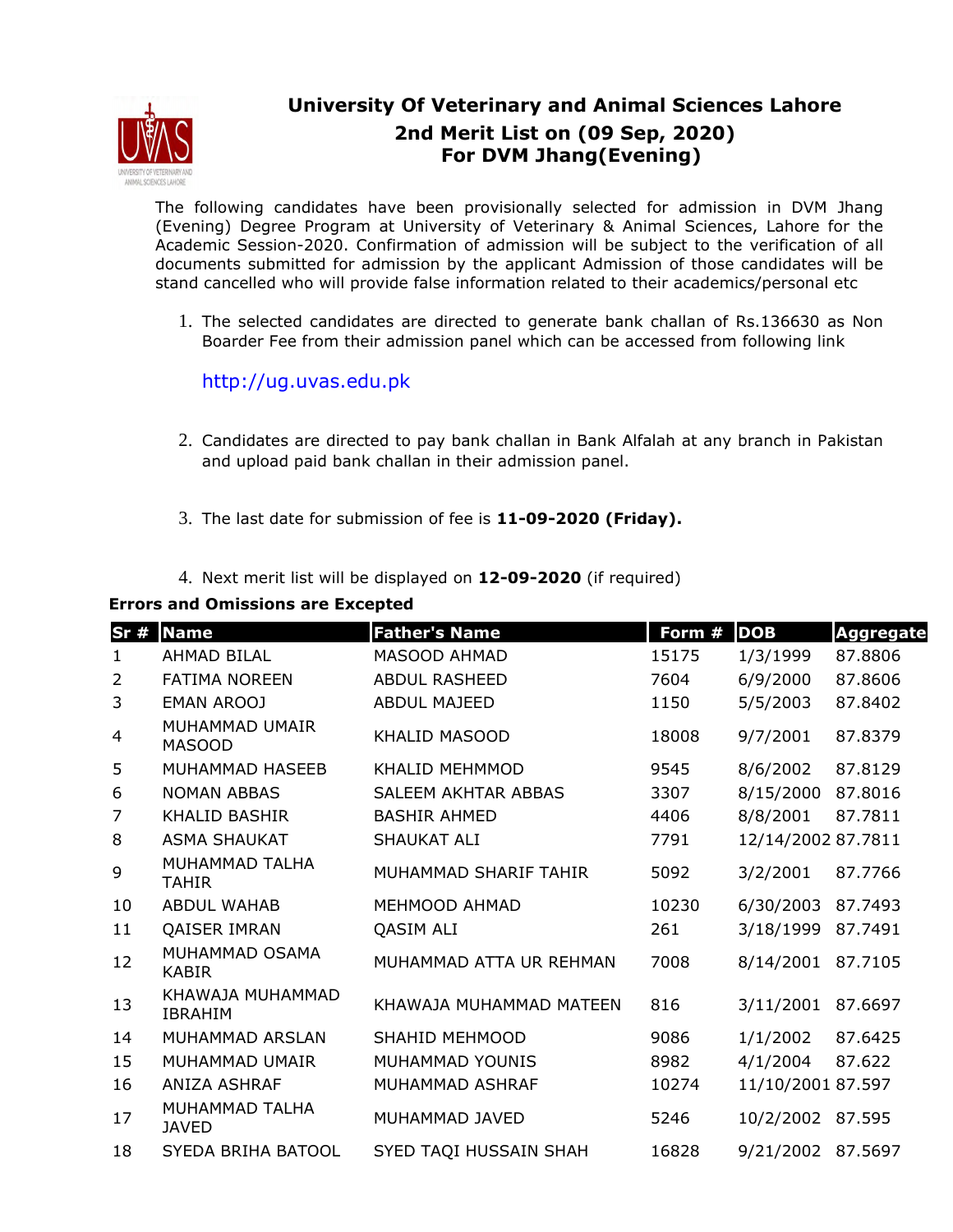| 19 | MUHAMMAD HAMMAD<br><b>IJAZ</b>       | <b>IJAZ HUSSAIN</b>            | 4037  | 7/6/2003           | 87.5471 |
|----|--------------------------------------|--------------------------------|-------|--------------------|---------|
| 20 | MUHAMMAD TALHA<br><b>SHEIKH</b>      | MUHAMMAD AWAIS                 | 14939 | 11/28/2000 87.5198 |         |
| 21 | SOHAIB AZIZ                          | <b>AZIZ AHMAD</b>              | 18650 | 1/15/2003 87.4879  |         |
| 22 | MUHAMMAD SARMAD<br><b>MUNIR KHAN</b> | <b>MUNIR AHMAD</b>             | 969   | 7/25/2003 87.4653  |         |
| 23 | ABEERA FATIMA                        | MUHAMMAD ANWAR MAKHDOOMI 9820  |       | 12/31/2002 87.4631 |         |
| 24 | MUHAMMAD ABDULLAH                    | MUHAMMAD AFZAL                 | 17804 | 6/17/1999 87.4608  |         |
| 25 | MUHAMMAD REHMAN<br><b>TARIQ</b>      | TARIQ JAVED                    | 7131  | 10/20/2001 87.422  |         |
| 26 | MUHAMMAD HAMZA<br><b>EHSAN</b>       | MUHAMMAD EHSAN SHEIKH          | 4105  | 8/26/2000          | 87.415  |
| 27 | HAFIZ MUHAMMAD<br>MUNEEB SHAHZAD     | SHAHZAD AMIN                   | 4203  | 9/2/2000           | 87.3788 |
| 28 | MUHAMMAD AWAIS<br><b>SAEED</b>       | MUHAMMAD TARIQ SAEED           | 14683 | 1/24/2001 87.3582  |         |
| 29 | MUHAMMAD SAAD ULLAH UMAR FAROOQ      |                                | 3676  | 11/29/1999 87.3537 |         |
| 30 | MUHAMMAD JAWAD<br><b>ZAFAR</b>       | <b>ZAFAR ABBAS</b>             | 3809  | 12/29/2000 87.3493 |         |
| 31 | SHAHID NAZIR                         | HAFIZ NAZIR AHMAD              | 854   | 6/15/2000 87.3377  |         |
| 32 | MUHAMMAD HARIS<br><b>RIZWAN</b>      | MUHAMMAD RIZWAN ASHRAF         | 3272  | 7/22/2002 87.3198  |         |
| 33 | <b>ZEESHAN HAIDER</b>                | MULAZIM HUSSAIN                | 4507  | 8/26/2002 87.3017  |         |
| 34 | <b>SOMA SATTAR</b>                   | <b>URFAN SATTAR</b>            | 15300 | 3/20/2000          | 87.2994 |
| 35 | <b>SOBAN FARIS</b>                   | MUHAMMAD ABID                  | 7769  | 7/8/2001           | 87.2629 |
| 36 | <b>ZAIN ALI</b>                      | <b>IMRAN SHAHZADA</b>          | 3117  | 10/5/1999          | 87.2606 |
| 37 | <b>IMAN FATIMA</b>                   | <b>MARGHOOB SEBTAIN HAIDRY</b> | 17987 | 5/30/2001          | 87.2584 |
| 38 | MUHAMMAD ZAIN UL<br>ABIDIN           | KHALID JAMEEL TAHIR            | 1980  | 4/28/2001          | 87.2471 |
| 39 | <b>EERIAGE KHALID</b>                | <b>KHALID JAVED</b>            | 6914  | 9/4/2002           | 87.2446 |
| 40 | MUNEEB AHMAD                         | <b>ABDUL RAUF</b>              | 10879 | 1/6/2002 87.2036   |         |
| 41 | MUHAMMAD FAISAL<br><b>ISLAM</b>      | <b>ABDUL SALAM</b>             | 12397 | 12/25/2003 87.1994 |         |
| 42 | M AWAIS RAUF                         | <b>RAUF AHMED</b>              | 5229  | 1/17/2001 87.1766  |         |
| 43 | <b>HASSAN MURTAZA</b>                | MUHAMMAD ASHRAF                | 12593 | 3/28/2002 87.1448  |         |
| 44 | ALI RAZA                             | MALIK BASHIR AHMAD             | 7741  | 10/4/2000 87.1404  |         |
| 45 | <b>RABIA TAHIR</b>                   | TAHIR HUSSAIN                  | 6771  | 7/11/2001 87.1356  |         |
| 46 | MUHAMMAD AHSAN                       | MUHAMMAD RAMZAN                | 8939  | 12/23/2001 87.1243 |         |
| 47 | MUHAMMAD MUGHEES UL<br><b>HASSAN</b> | MASOOD HASSAN                  | 10174 | 2/9/2003           | 87.1153 |
| 48 | MUHAMMAD BILAL<br><b>SHAFIQ</b>      | MUHAMMAD SHAFIQ                | 15380 | 1/7/2000           | 87.1105 |
| 49 | <b>HASAN ALI</b>                     | MUHAMMAD SULTAN                | 13546 | 12/14/1998 87.1085 |         |
| 50 | MUHAMMAD ABDULLAH<br>RIAZ            | RIAZ AHMAD                     | 2547  | 12/26/1999 87.097  |         |
| 51 | <b>SAIF ULLAH</b>                    | <b>ATTA ULLAH</b>              | 7506  | 1/1/2002           | 87.0765 |
| 52 | MUHAMMAD ASIF                        | <b>HUSSAIN</b>                 | 6729  | 5/4/2002           | 87.0675 |
| 53 | AMEER HAMZA                          | MUHAMMAD USMAN GHANI           | 19296 | 3/1/2002           | 87.0653 |
| 54 | NOUMAN AMANAT                        | AMANAT ALI                     | 18707 | 7/14/2000          | 87.0289 |